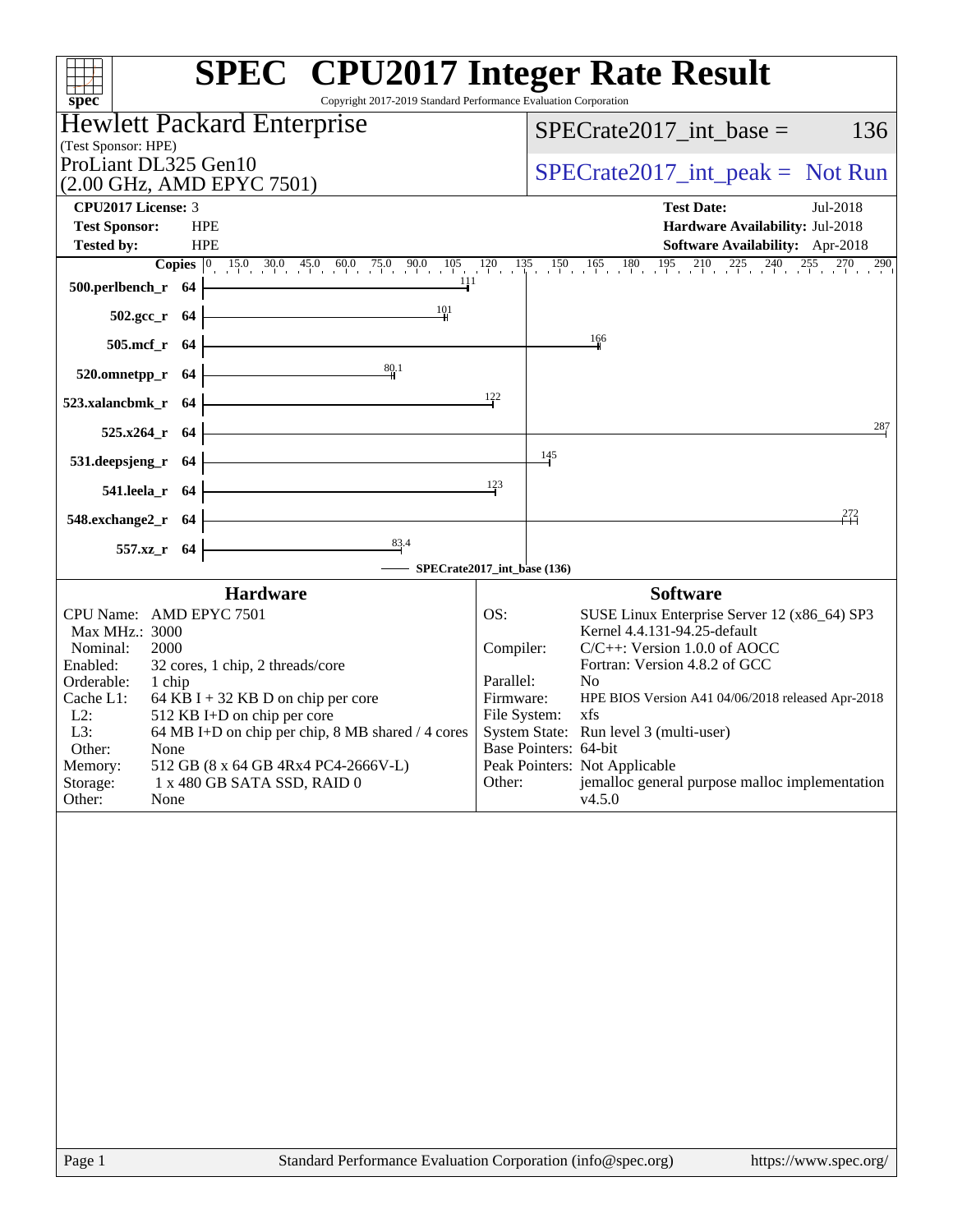

Copyright 2017-2019 Standard Performance Evaluation Corporation

## Hewlett Packard Enterprise

(Test Sponsor: HPE)

## (2.00 GHz, AMD EPYC 7501)

 $SPECTate2017\_int\_base = 136$ 

## ProLiant DL325 Gen10  $SPECTA = 2017$  int peak = Not Run

**[CPU2017 License:](http://www.spec.org/auto/cpu2017/Docs/result-fields.html#CPU2017License)** 3 **[Test Date:](http://www.spec.org/auto/cpu2017/Docs/result-fields.html#TestDate)** Jul-2018

**[Test Sponsor:](http://www.spec.org/auto/cpu2017/Docs/result-fields.html#TestSponsor)** HPE **[Hardware Availability:](http://www.spec.org/auto/cpu2017/Docs/result-fields.html#HardwareAvailability)** Jul-2018

**[Tested by:](http://www.spec.org/auto/cpu2017/Docs/result-fields.html#Testedby)** HPE **[Software Availability:](http://www.spec.org/auto/cpu2017/Docs/result-fields.html#SoftwareAvailability)** Apr-2018

#### **[Results Table](http://www.spec.org/auto/cpu2017/Docs/result-fields.html#ResultsTable)**

|                                  | <b>Base</b>   |                |                |                |             |                | <b>Peak</b> |               |                |              |                |              |                |              |
|----------------------------------|---------------|----------------|----------------|----------------|-------------|----------------|-------------|---------------|----------------|--------------|----------------|--------------|----------------|--------------|
| <b>Benchmark</b>                 | <b>Copies</b> | <b>Seconds</b> | Ratio          | <b>Seconds</b> | Ratio       | <b>Seconds</b> | Ratio       | <b>Copies</b> | <b>Seconds</b> | <b>Ratio</b> | <b>Seconds</b> | <b>Ratio</b> | <b>Seconds</b> | <b>Ratio</b> |
| $500.$ perlbench_r               | 64            | 913            | 112            | 915            | <u> 111</u> | 917            | 111         |               |                |              |                |              |                |              |
| $502.\text{sec}$                 | 64            | 893            | <b>101</b>     | 894            | 101         | 882            | 103         |               |                |              |                |              |                |              |
| $505$ .mcf r                     | 64            | 624            | 166            | 622            | <u>166</u>  | 620            | 167         |               |                |              |                |              |                |              |
| 520.omnetpp_r                    | 64            | 1044           | 80.4           | 1062           | 79.1        | 1048           | 80.1        |               |                |              |                |              |                |              |
| 523.xalancbmk r                  | 64            | 556            | 122            | 555            | 122         | 554            | 122         |               |                |              |                |              |                |              |
| 525.x264 r                       | 64            | 390            | 287            | 391            | 287         | 390            | 287         |               |                |              |                |              |                |              |
| 531.deepsjeng_r                  | 64            | 504            | 145            | 504            | 145         | 504            | 146         |               |                |              |                |              |                |              |
| 541.leela r                      | 64            | 864            | 123            | 864            | 123         | 862            | 123         |               |                |              |                |              |                |              |
| 548.exchange2_r                  | 64            | 623            | 269            | 616            | 272         | 610            | 275         |               |                |              |                |              |                |              |
| 557.xz r                         | 64            | 829            | 83.4           | 828            | 83.4        | 831            | 83.2        |               |                |              |                |              |                |              |
| $SPECrate2017$ int base =<br>136 |               |                |                |                |             |                |             |               |                |              |                |              |                |              |
| $\rm\bf SPFCrata2017$ int neak – |               |                | <b>Not Run</b> |                |             |                |             |               |                |              |                |              |                |              |

**[SPECrate2017\\_int\\_peak =](http://www.spec.org/auto/cpu2017/Docs/result-fields.html#SPECrate2017intpeak) Not Run**

Results appear in the [order in which they were run.](http://www.spec.org/auto/cpu2017/Docs/result-fields.html#RunOrder) Bold underlined text [indicates a median measurement.](http://www.spec.org/auto/cpu2017/Docs/result-fields.html#Median)

#### **[Submit Notes](http://www.spec.org/auto/cpu2017/Docs/result-fields.html#SubmitNotes)**

The config file option 'submit' was used. 'numactl' was used to bind copies to the cores. See the configuration file for details.

#### **[Operating System Notes](http://www.spec.org/auto/cpu2017/Docs/result-fields.html#OperatingSystemNotes)**

'ulimit -s unlimited' was used to set environment stack size 'ulimit -l 2097152' was used to set environment locked pages in memory limit

runspec command invoked through numactl i.e.: numactl --interleave=all runspec <etc>

Set dirty ratio=8 to limit dirty cache to 8% of memory Set swappiness=1 to swap only if necessary Set zone\_reclaim\_mode=1 to free local node memory and avoid remote memory sync then drop\_caches=3 to reset caches before invoking runcpu Linux governor set to performance with cpupower "cpupower frequency-set -r -g performance" dirty\_ratio, swappiness, zone\_reclaim\_mode and drop\_caches were all set using privileged echo (e.g. echo 1 > /proc/sys/vm/swappiness). Transparent huge pages were enabled for this run (OS default) Huge pages were not configured for this run. IRQ balance service stopped using "systemctl stop irqbalance.service" Tuned profile set with "tuned-adm profile throughput-performance"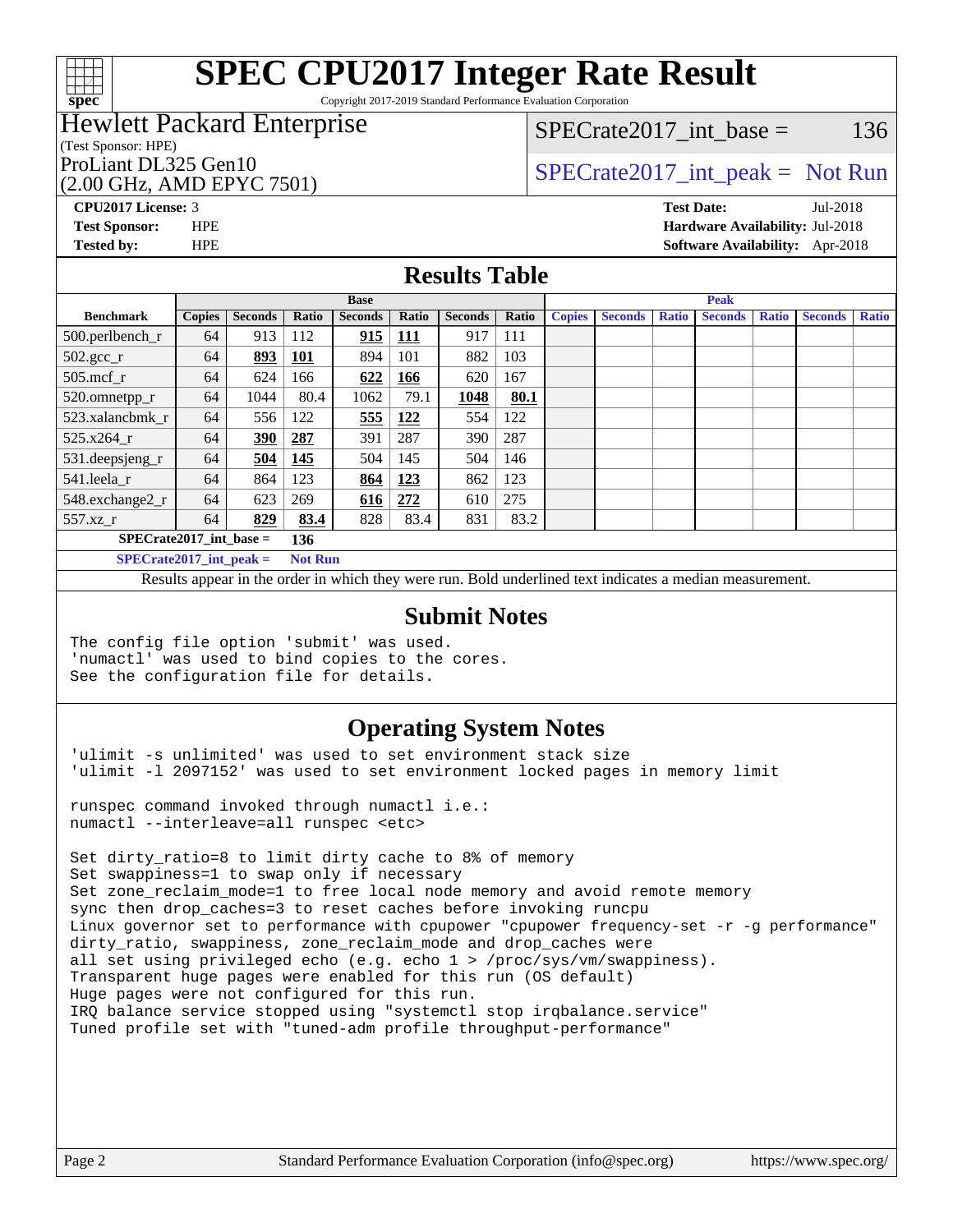### $+\!\!+\!\!$ **[spec](http://www.spec.org/)**

# **[SPEC CPU2017 Integer Rate Result](http://www.spec.org/auto/cpu2017/Docs/result-fields.html#SPECCPU2017IntegerRateResult)**

Copyright 2017-2019 Standard Performance Evaluation Corporation

### (Test Sponsor: HPE) Hewlett Packard Enterprise (2.00 GHz, AMD EPYC 7501)

SPECrate  $2017$  int base = 136

ProLiant DL325 Gen10  $SPECTA = 2017$  int\_peak = Not Run

**[CPU2017 License:](http://www.spec.org/auto/cpu2017/Docs/result-fields.html#CPU2017License)** 3 **[Test Date:](http://www.spec.org/auto/cpu2017/Docs/result-fields.html#TestDate)** Jul-2018 **[Test Sponsor:](http://www.spec.org/auto/cpu2017/Docs/result-fields.html#TestSponsor)** HPE **[Hardware Availability:](http://www.spec.org/auto/cpu2017/Docs/result-fields.html#HardwareAvailability)** Jul-2018 **[Tested by:](http://www.spec.org/auto/cpu2017/Docs/result-fields.html#Testedby)** HPE **[Software Availability:](http://www.spec.org/auto/cpu2017/Docs/result-fields.html#SoftwareAvailability)** Apr-2018

### **[General Notes](http://www.spec.org/auto/cpu2017/Docs/result-fields.html#GeneralNotes)**

Environment variables set by runcpu before the start of the run: LD\_LIBRARY\_PATH = "/home/cpu2017/amd1704-rate-libs-revC/64;/home/cpu2017/amd1704-rate-libs-revC/32:" MALLOC\_CONF = "lg\_chunk:26"

The AMD64 AOCC Compiler Suite is available at <http://developer.amd.com/amd-aocc/>

Binaries were compiled on a system with 2x AMD EPYC 7601 CPU + 512GB Memory using RHEL 7.4

The AOCC Gold Linker plugin was installed and used for the link stage.

The AOCC Fortran Plugin version 1.0 was used to leverage AOCC optimizers with gfortran. It is available here: <http://developer.amd.com/amd-aocc/>

 NA: The test sponsor attests, as of date of publication, that CVE-2017-5754 (Meltdown) is mitigated in the system as tested and documented. Yes: The test sponsor attests, as of date of publication, that CVE-2017-5753 (Spectre variant 1) is mitigated in the system as tested and documented. Yes: The test sponsor attests, as of date of publication, that CVE-2017-5715 (Spectre variant 2) is mitigated in the system as tested and documented.

jemalloc, a general purpose malloc implementation, was obtained at <https://github.com/jemalloc/jemalloc/releases/download/4.5.0/jemalloc-4.5.0.tar.bz2> jemalloc was built with GCC v4.8.5 in RHEL v7.2 under default conditions. jemalloc uses environment variable MALLOC\_CONF with values narenas and lg\_chunk: narenas: sets the maximum number of arenas to use for automatic multiplexing of threads and arenas. lg\_chunk: set the virtual memory chunk size (log base 2). For example, lg\_chunk:21 sets the default chunk size to 2^21 = 2MiB.

#### **[Platform Notes](http://www.spec.org/auto/cpu2017/Docs/result-fields.html#PlatformNotes)**

 BIOS Configuration: Thermal Configuration set to Maximum Cooling Memory Patrol Scrubbing set to Disabled Performance Determinism set to Power Deterministic Processor Power and Utilization Monitoring set to Disabled Workload Profile set to General Throughput Compute Minimum Processor Idle Power Core C-State set to C6 State Sysinfo program /home/cpu2017/bin/sysinfo Rev: r5797 of 2017-06-14 96c45e4568ad54c135fd618bcc091c0f running on dl325g10-7501 Fri Jan 5 10:13:25 2001

SUT (System Under Test) info as seen by some common utilities.

**(Continued on next page)**

| Page 3<br>Standard Performance Evaluation Corporation (info@spec.org)<br>https://www.spec.org/ |
|------------------------------------------------------------------------------------------------|
|------------------------------------------------------------------------------------------------|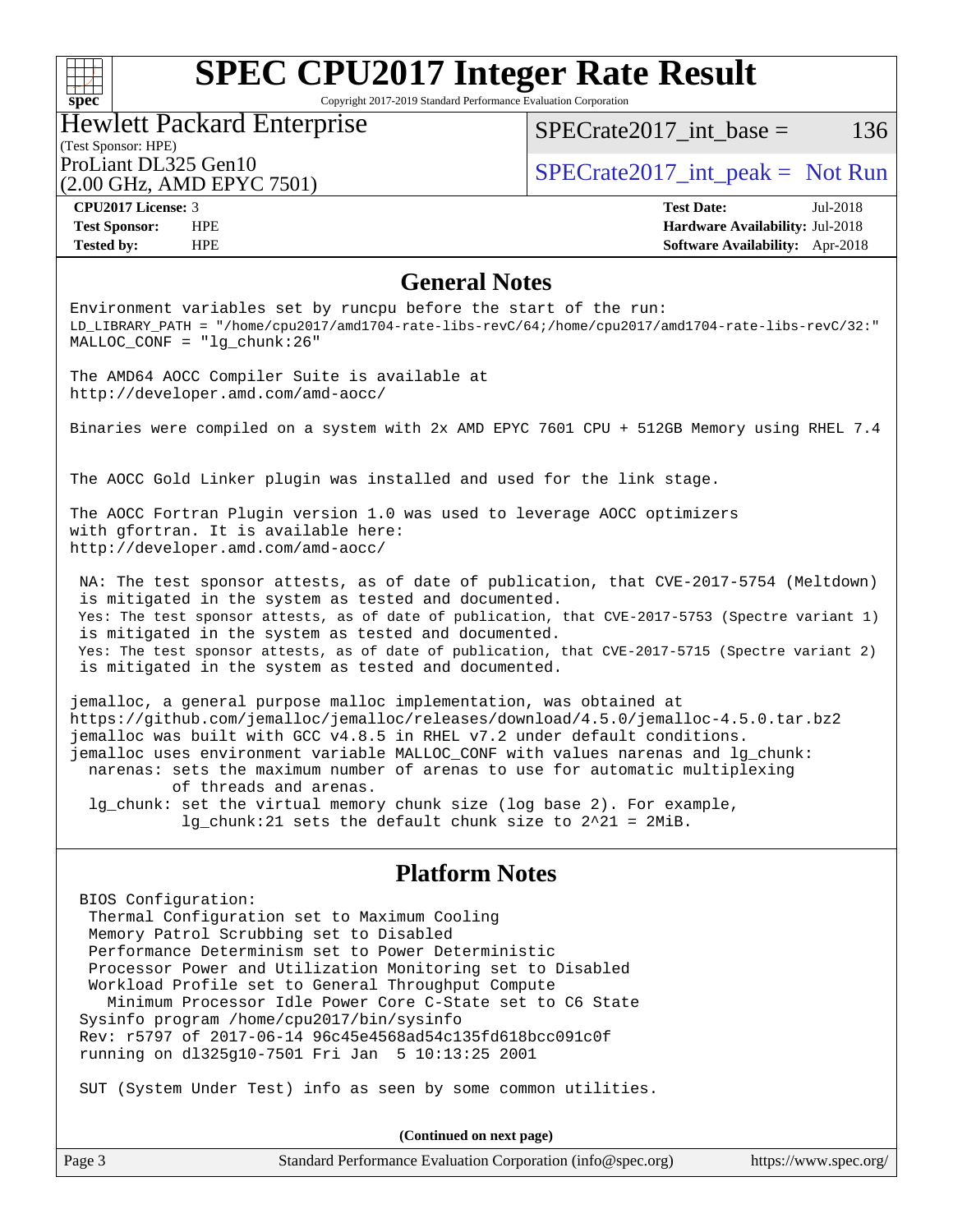

Copyright 2017-2019 Standard Performance Evaluation Corporation

## Hewlett Packard Enterprise

 $SPECTate2017\_int\_base = 136$ 

## (Test Sponsor: HPE)<br>ProLiant DL325 Gen10

(2.00 GHz, AMD EPYC 7501)

 $SPECTate2017\_int\_peak = Not Run$ 

**[CPU2017 License:](http://www.spec.org/auto/cpu2017/Docs/result-fields.html#CPU2017License)** 3 **[Test Date:](http://www.spec.org/auto/cpu2017/Docs/result-fields.html#TestDate)** Jul-2018 **[Test Sponsor:](http://www.spec.org/auto/cpu2017/Docs/result-fields.html#TestSponsor)** HPE **[Hardware Availability:](http://www.spec.org/auto/cpu2017/Docs/result-fields.html#HardwareAvailability)** Jul-2018 **[Tested by:](http://www.spec.org/auto/cpu2017/Docs/result-fields.html#Testedby)** HPE **[Software Availability:](http://www.spec.org/auto/cpu2017/Docs/result-fields.html#SoftwareAvailability)** Apr-2018

### **[Platform Notes \(Continued\)](http://www.spec.org/auto/cpu2017/Docs/result-fields.html#PlatformNotes)**

|        | For more information on this section, see                                                                                                                                                                                                                                                                                                                                                                                                                                                                                          | https://www.spec.org/cpu2017/Docs/config.html#sysinfo                                                                                                                                                                                                                                                                                                                                                                                                                                 |                       |
|--------|------------------------------------------------------------------------------------------------------------------------------------------------------------------------------------------------------------------------------------------------------------------------------------------------------------------------------------------------------------------------------------------------------------------------------------------------------------------------------------------------------------------------------------|---------------------------------------------------------------------------------------------------------------------------------------------------------------------------------------------------------------------------------------------------------------------------------------------------------------------------------------------------------------------------------------------------------------------------------------------------------------------------------------|-----------------------|
|        | From /proc/cpuinfo<br>model name : AMD EPYC 7501 32-Core Processor<br>"physical id"s (chips)<br>1<br>64 "processors"<br>cpu cores $: 32$<br>siblings : 64<br>25 26 27 28 29 30 31                                                                                                                                                                                                                                                                                                                                                  | cores, siblings (Caution: counting these is hw and system dependent. The following<br>excerpts from /proc/cpuinfo might not be reliable. Use with caution.)<br>physical 0: cores 0 1 2 3 4 5 6 7 8 9 10 11 12 13 14 15 16 17 18 19 20 21 22 23 24                                                                                                                                                                                                                                     |                       |
|        | From lscpu:<br>Architecture:<br>$CPU$ op-mode(s):<br>Byte Order:<br>CPU(s):<br>On-line CPU(s) list: $0-63$<br>$Thread(s)$ per core:<br>$Core(s)$ per socket: 32<br>Socket(s):<br>NUMA node(s):<br>Vendor ID:<br>CPU family:<br>Model:<br>Model name:<br>Stepping:<br>CPU MHz:<br>$CPU$ $max$ $MHz$ :<br>CPU min MHz: 1200.0000<br>BogoMIPS:<br>Virtualization:<br>L1d cache:<br>Lli cache:<br>$L2$ cache:<br>L3 cache:<br>NUMA $node0$ $CPU(s):$<br>NUMA $node1$ CPU $(s)$ :<br>NUMA node2 CPU(s):<br>NUMA node3 CPU(s):<br>Flags: | x86_64<br>$32$ -bit, $64$ -bit<br>Little Endian<br>64<br>2<br>$\mathbf{1}$<br>4<br>AuthenticAMD<br>23<br>$\mathbf{1}$<br>AMD EPYC 7501 32-Core Processor<br>2<br>2000.000<br>2000.0000<br>3992.40<br>AMD-V<br>32K<br>64K<br>512K<br>8192K<br>$0 - 7$ , 32-39<br>$8 - 15, 40 - 47$<br>$16 - 23, 48 - 55$<br>$24 - 31, 56 - 63$<br>fpu vme de pse tsc msr pae mce cx8 apic sep mtrr pge mca cmov<br>pat pse36 clflush mmx fxsr sse sse2 ht syscall nx mmxext fxsr_opt pdpelgb rdtscp lm |                       |
|        |                                                                                                                                                                                                                                                                                                                                                                                                                                                                                                                                    | constant_tsc rep_good nopl nonstop_tsc extd_apicid amd_dcm aperfmperf eagerfpu pni<br>pclmulqdq monitor ssse3 fma cx16 sse4_1 sse4_2 movbe popcnt aes xsave avx f16c<br>rdrand lahf_lm cmp_legacy svm extapic cr8_legacy abm sse4a misalignsse 3dnowprefetch                                                                                                                                                                                                                          |                       |
| Page 4 |                                                                                                                                                                                                                                                                                                                                                                                                                                                                                                                                    | (Continued on next page)<br>Standard Performance Evaluation Corporation (info@spec.org)                                                                                                                                                                                                                                                                                                                                                                                               | https://www.spec.org/ |
|        |                                                                                                                                                                                                                                                                                                                                                                                                                                                                                                                                    |                                                                                                                                                                                                                                                                                                                                                                                                                                                                                       |                       |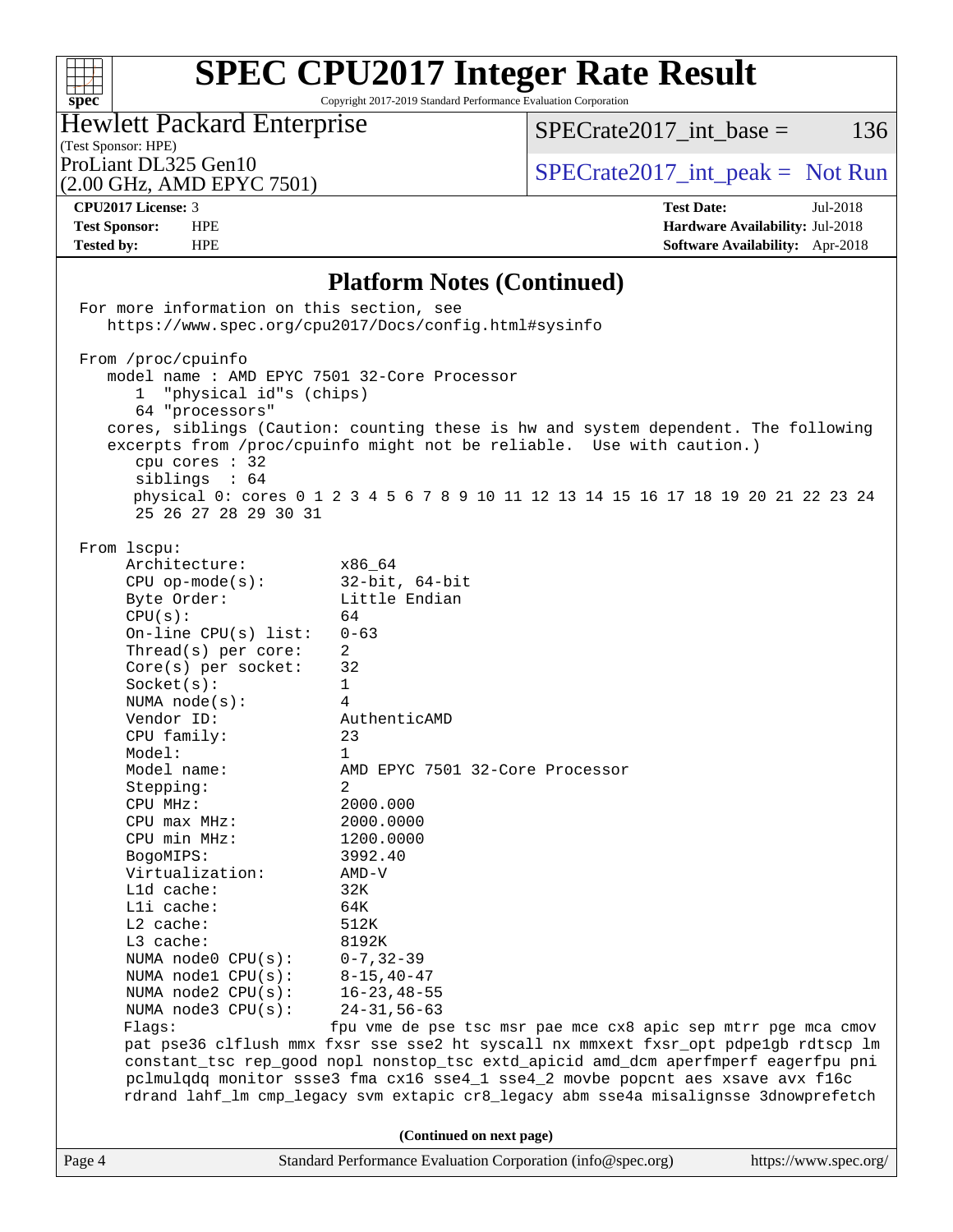Copyright 2017-2019 Standard Performance Evaluation Corporation

(Test Sponsor: HPE)<br>ProLiant DL325 Gen10 Hewlett Packard Enterprise

 $SPECTate2017\_int\_peak = Not Run$  $SPECTate2017\_int\_base = 136$ 

# (2.00 GHz, AMD EPYC 7501)

**[spec](http://www.spec.org/)**

 $\pm$ 

**[CPU2017 License:](http://www.spec.org/auto/cpu2017/Docs/result-fields.html#CPU2017License)** 3 **[Test Date:](http://www.spec.org/auto/cpu2017/Docs/result-fields.html#TestDate)** Jul-2018 **[Test Sponsor:](http://www.spec.org/auto/cpu2017/Docs/result-fields.html#TestSponsor)** HPE **[Hardware Availability:](http://www.spec.org/auto/cpu2017/Docs/result-fields.html#HardwareAvailability)** Jul-2018 **[Tested by:](http://www.spec.org/auto/cpu2017/Docs/result-fields.html#Testedby)** HPE **[Software Availability:](http://www.spec.org/auto/cpu2017/Docs/result-fields.html#SoftwareAvailability)** Apr-2018

### **[Platform Notes \(Continued\)](http://www.spec.org/auto/cpu2017/Docs/result-fields.html#PlatformNotes)**

| I lativi ili Potes (Continueu)                                                                                                                                                                                                                                                                                                                                                                                                                                                                                                                                                                                                                                                                                               |  |  |  |  |
|------------------------------------------------------------------------------------------------------------------------------------------------------------------------------------------------------------------------------------------------------------------------------------------------------------------------------------------------------------------------------------------------------------------------------------------------------------------------------------------------------------------------------------------------------------------------------------------------------------------------------------------------------------------------------------------------------------------------------|--|--|--|--|
| osvw skinit wdt tce topoext perfctr_core perfctr_nb bpext perfctr_12 mwaitx arat<br>hw_pstate rds retpoline retpoline_amd npt lbrv svm_lock nrip_save tsc_scale<br>vmcb_clean flushbyasid decodeassists pausefilter pfthreshold vmmcall avic fsgsbase<br>bmil avx2 smep bmi2 rdseed adx smap clflushopt sha_ni xsaveopt xsavec xgetbvl clzero<br>irperf ibpb overflow_recov succor smca                                                                                                                                                                                                                                                                                                                                      |  |  |  |  |
| /proc/cpuinfo cache data<br>cache size : 512 KB                                                                                                                                                                                                                                                                                                                                                                                                                                                                                                                                                                                                                                                                              |  |  |  |  |
| From numactl --hardware WARNING: a numactl 'node' might or might not correspond to a<br>physical chip.<br>$available: 4 nodes (0-3)$<br>node 0 cpus: 0 1 2 3 4 5 6 7 32 33 34 35 36 37 38 39<br>node 0 size: 128768 MB<br>node 0 free: 128547 MB<br>node 1 cpus: 8 9 10 11 12 13 14 15 40 41 42 43 44 45 46 47<br>node 1 size: 129020 MB<br>node 1 free: 128827 MB<br>node 2 cpus: 16 17 18 19 20 21 22 23 48 49 50 51 52 53 54 55<br>node 2 size: 129020 MB<br>node 2 free: 128827 MB<br>node 3 cpus: 24 25 26 27 28 29 30 31 56 57 58 59 60 61 62 63<br>node 3 size: 128899 MB<br>node 3 free: 128704 MB<br>node distances:<br>node 0 1<br>2 3<br>0: 10 16 16 16<br>1: 16 10 16 16<br>2: 16 16<br>10 16<br>3:1616<br>16 10 |  |  |  |  |
| From /proc/meminfo<br>MemTotal:<br>528087260 kB<br>HugePages_Total:<br>0<br>Hugepagesize: 2048 kB<br>/usr/bin/lsb_release -d<br>SUSE Linux Enterprise Server 12 SP3                                                                                                                                                                                                                                                                                                                                                                                                                                                                                                                                                          |  |  |  |  |
| From /etc/*release* /etc/*version*<br>SuSE-release:<br>SUSE Linux Enterprise Server 12 (x86_64)<br>$VERSION = 12$<br>$PATCHLEVEL = 3$<br># This file is deprecated and will be removed in a future service pack or release.<br># Please check /etc/os-release for details about this release.<br>os-release:                                                                                                                                                                                                                                                                                                                                                                                                                 |  |  |  |  |
| (Continued on next page)                                                                                                                                                                                                                                                                                                                                                                                                                                                                                                                                                                                                                                                                                                     |  |  |  |  |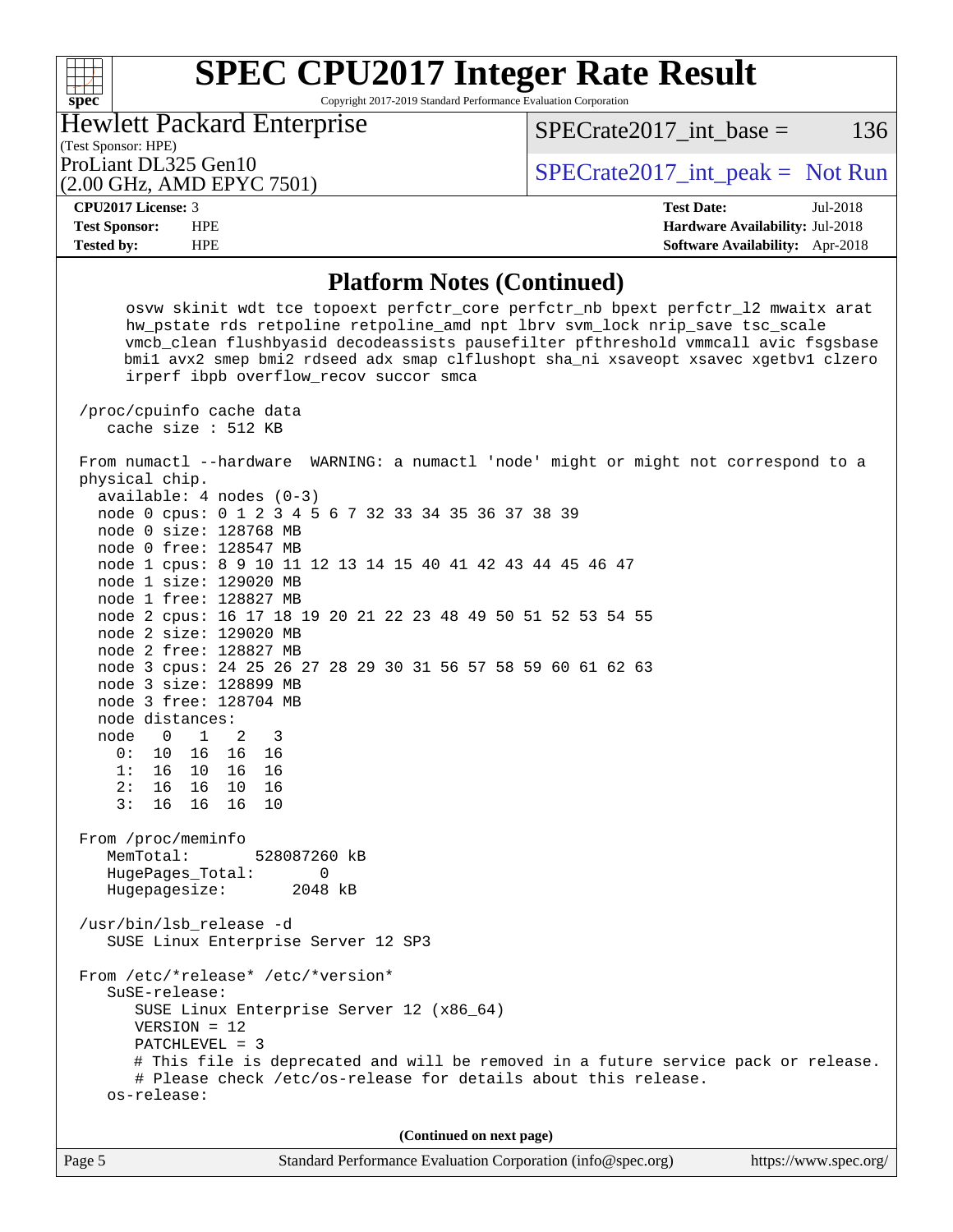#### $+\ +$ **[spec](http://www.spec.org/)**

# **[SPEC CPU2017 Integer Rate Result](http://www.spec.org/auto/cpu2017/Docs/result-fields.html#SPECCPU2017IntegerRateResult)**

Copyright 2017-2019 Standard Performance Evaluation Corporation

#### (Test Sponsor: HPE) Hewlett Packard Enterprise

 $SPECTate2017\_int\_base = 136$ 

(2.00 GHz, AMD EPYC 7501)

ProLiant DL325 Gen10  $SPECTA = 2017$  int peak = Not Run

**[CPU2017 License:](http://www.spec.org/auto/cpu2017/Docs/result-fields.html#CPU2017License)** 3 **[Test Date:](http://www.spec.org/auto/cpu2017/Docs/result-fields.html#TestDate)** Jul-2018 **[Test Sponsor:](http://www.spec.org/auto/cpu2017/Docs/result-fields.html#TestSponsor)** HPE **[Hardware Availability:](http://www.spec.org/auto/cpu2017/Docs/result-fields.html#HardwareAvailability)** Jul-2018 **[Tested by:](http://www.spec.org/auto/cpu2017/Docs/result-fields.html#Testedby)** HPE **[Software Availability:](http://www.spec.org/auto/cpu2017/Docs/result-fields.html#SoftwareAvailability)** Apr-2018

#### **[Platform Notes \(Continued\)](http://www.spec.org/auto/cpu2017/Docs/result-fields.html#PlatformNotes)**

 NAME="SLES" VERSION="12-SP3" VERSION\_ID="12.3" PRETTY\_NAME="SUSE Linux Enterprise Server 12 SP3" ID="sles" ANSI\_COLOR="0;32" CPE\_NAME="cpe:/o:suse:sles:12:sp3"

uname -a:

 Linux dl325g10-7501 4.4.131-94.25-default #1 SMP Mon May 7 11:22:19 UTC 2018 (9700bac) x86\_64 x86\_64 x86\_64 GNU/Linux

run-level 3 Jan 5 10:08

 SPEC is set to: /home/cpu2017 Filesystem Type Size Used Avail Use% Mounted on /dev/sda3 xfs 407G 6.0G 401G 2% /home

 Additional information from dmidecode follows. WARNING: Use caution when you interpret this section. The 'dmidecode' program reads system data which is "intended to allow hardware to be accurately determined", but the intent may not be met, as there are frequent changes to hardware, firmware, and the "DMTF SMBIOS" standard. BIOS HPE A41 04/06/2018 Memory: 8x UNKNOWN NOT AVAILABLE 8x UNKNOWN NOT AVAILABLE 64 GB 4 rank 2666

(End of data from sysinfo program)

#### **[Compiler Version Notes](http://www.spec.org/auto/cpu2017/Docs/result-fields.html#CompilerVersionNotes)**

| CC.    | 500.perlbench $r(base)$ 502.gcc $r(base)$ 505.mcf $r(base)$ 525.x264 $r(base)$<br>$557.xx$ $r(base)$                                                                                                                                 |  |
|--------|--------------------------------------------------------------------------------------------------------------------------------------------------------------------------------------------------------------------------------------|--|
|        | AOCC.LLVM.4.0.0.B35.2017 04 26 clang version 4.0.0 (CLANG:) (based on LLVM<br>AOCC.LLVM.4.0.0.B35.2017 04 26)<br>Target: x86 64-unknown-linux-gnu<br>Thread model: posix<br>InstalledDir: /root/work/compilers/AOCC-1.0-Compiler/bin |  |
|        | CXXC 520.omnetpp_r(base) 523.xalancbmk_r(base) 531.deepsjeng_r(base)<br>$541.$ leela r(base)                                                                                                                                         |  |
|        | (Continued on next page)                                                                                                                                                                                                             |  |
| Page 6 | Standard Performance Evaluation Corporation (info@spec.org)<br>https://www.spec.org/                                                                                                                                                 |  |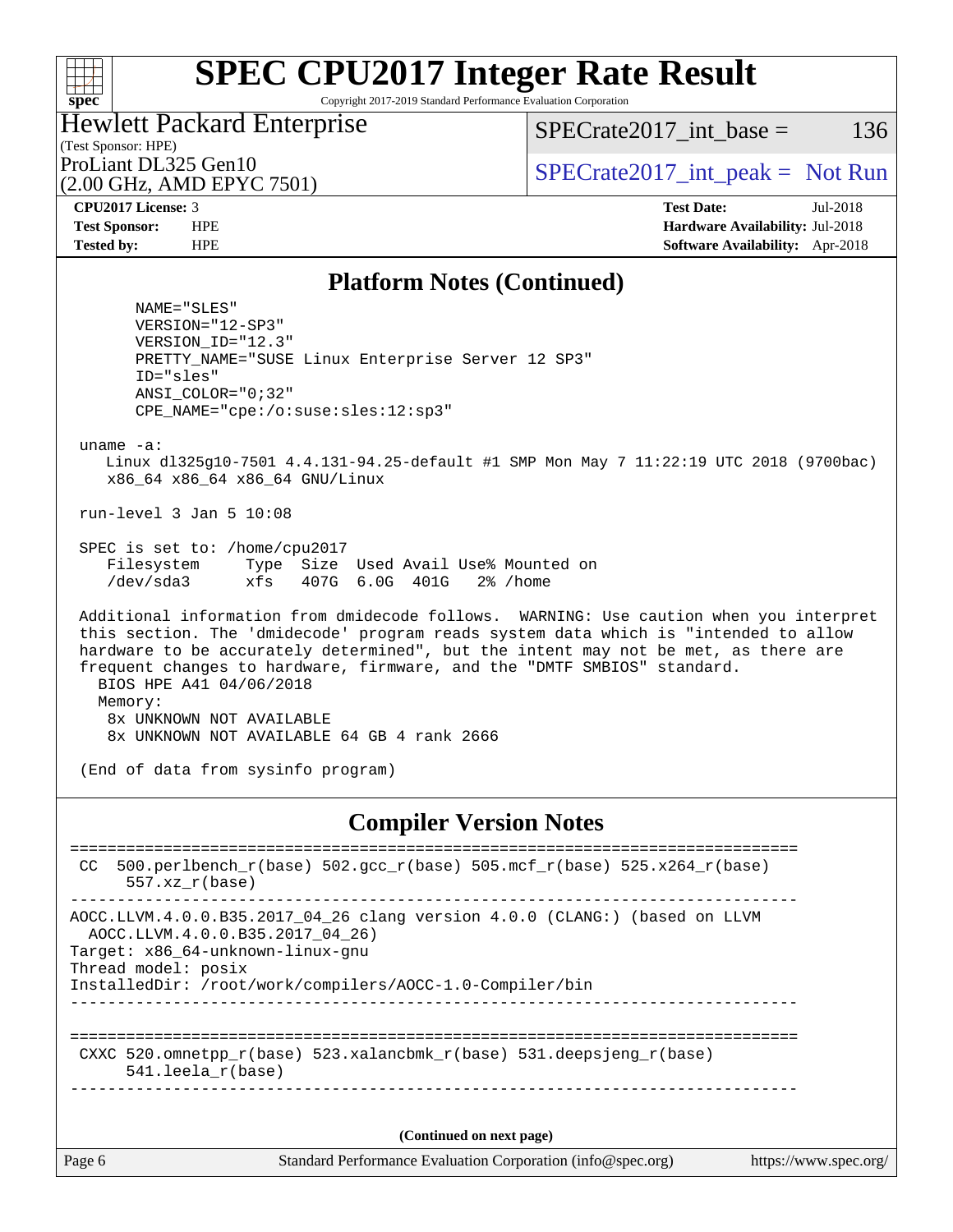

Copyright 2017-2019 Standard Performance Evaluation Corporation

(Test Sponsor: HPE) Hewlett Packard Enterprise

 $SPECTate2017\_int\_base = 136$ 

(2.00 GHz, AMD EPYC 7501)

ProLiant DL325 Gen10  $SPECTA = 2017$  int peak = Not Run

**[CPU2017 License:](http://www.spec.org/auto/cpu2017/Docs/result-fields.html#CPU2017License)** 3 **[Test Date:](http://www.spec.org/auto/cpu2017/Docs/result-fields.html#TestDate)** Jul-2018 **[Test Sponsor:](http://www.spec.org/auto/cpu2017/Docs/result-fields.html#TestSponsor)** HPE **[Hardware Availability:](http://www.spec.org/auto/cpu2017/Docs/result-fields.html#HardwareAvailability)** Jul-2018 **[Tested by:](http://www.spec.org/auto/cpu2017/Docs/result-fields.html#Testedby)** HPE **[Software Availability:](http://www.spec.org/auto/cpu2017/Docs/result-fields.html#SoftwareAvailability)** Apr-2018

### **[Compiler Version Notes \(Continued\)](http://www.spec.org/auto/cpu2017/Docs/result-fields.html#CompilerVersionNotes)**

AOCC.LLVM.4.0.0.B35.2017\_04\_26 clang version 4.0.0 (CLANG:) (based on LLVM AOCC.LLVM.4.0.0.B35.2017\_04\_26) Target: x86\_64-unknown-linux-gnu Thread model: posix InstalledDir: /root/work/compilers/AOCC-1.0-Compiler/bin ------------------------------------------------------------------------------ ============================================================================== FC 548.exchange2\_r(base) ------------------------------------------------------------------------------ GNU Fortran (GCC) 4.8.2 Copyright (C) 2013 Free Software Foundation, Inc. GNU Fortran comes with NO WARRANTY, to the extent permitted by law.

You may redistribute copies of GNU Fortran

under the terms of the GNU General Public License.

For more information about these matters, see the file named COPYING ------------------------------------------------------------------------------

**[Base Compiler Invocation](http://www.spec.org/auto/cpu2017/Docs/result-fields.html#BaseCompilerInvocation)**

[C benchmarks](http://www.spec.org/auto/cpu2017/Docs/result-fields.html#Cbenchmarks): [clang](http://www.spec.org/cpu2017/results/res2018q3/cpu2017-20180806-08149.flags.html#user_CCbase_Fclang3)

[C++ benchmarks:](http://www.spec.org/auto/cpu2017/Docs/result-fields.html#CXXbenchmarks) [clang++](http://www.spec.org/cpu2017/results/res2018q3/cpu2017-20180806-08149.flags.html#user_CXXbase_Fclang3_57a48582e5be507d19b2527b3e7d4f85d9b8669ffc9a8a0dbb9bcf949a918a58bbab411e0c4d14a3922022a3e425a90db94042683824c1806feff4324ca1000d)

[Fortran benchmarks](http://www.spec.org/auto/cpu2017/Docs/result-fields.html#Fortranbenchmarks): [clang](http://www.spec.org/cpu2017/results/res2018q3/cpu2017-20180806-08149.flags.html#user_FCbase_Fclang3) [gfortran](http://www.spec.org/cpu2017/results/res2018q3/cpu2017-20180806-08149.flags.html#user_FCbase_Fgfortran_128c91a56d61ddb07404721e65b8f9498c31a443dacbd3b7f212891090eca86e2d099b520f75b99e9e8ac4fdec01f4d15f0b65e47123ec4c42b0759045731a1f)

## **[Base Portability Flags](http://www.spec.org/auto/cpu2017/Docs/result-fields.html#BasePortabilityFlags)**

 500.perlbench\_r: [-DSPEC\\_LINUX\\_X64](http://www.spec.org/cpu2017/results/res2018q3/cpu2017-20180806-08149.flags.html#b500.perlbench_r_basePORTABILITY_DSPEC_LINUX_X64) [-DSPEC\\_LP64](http://www.spec.org/cpu2017/results/res2018q3/cpu2017-20180806-08149.flags.html#b500.perlbench_r_baseEXTRA_PORTABILITY_DSPEC_LP64) 502.gcc\_r: [-DSPEC\\_LP64](http://www.spec.org/cpu2017/results/res2018q3/cpu2017-20180806-08149.flags.html#suite_baseEXTRA_PORTABILITY502_gcc_r_DSPEC_LP64) 505.mcf\_r: [-DSPEC\\_LP64](http://www.spec.org/cpu2017/results/res2018q3/cpu2017-20180806-08149.flags.html#suite_baseEXTRA_PORTABILITY505_mcf_r_DSPEC_LP64) 520.omnetpp\_r: [-DSPEC\\_LP64](http://www.spec.org/cpu2017/results/res2018q3/cpu2017-20180806-08149.flags.html#suite_baseEXTRA_PORTABILITY520_omnetpp_r_DSPEC_LP64) 523.xalancbmk\_r: [-DSPEC\\_LINUX](http://www.spec.org/cpu2017/results/res2018q3/cpu2017-20180806-08149.flags.html#b523.xalancbmk_r_basePORTABILITY_DSPEC_LINUX) [-DSPEC\\_LP64](http://www.spec.org/cpu2017/results/res2018q3/cpu2017-20180806-08149.flags.html#suite_baseEXTRA_PORTABILITY523_xalancbmk_r_DSPEC_LP64) 525.x264\_r: [-DSPEC\\_LP64](http://www.spec.org/cpu2017/results/res2018q3/cpu2017-20180806-08149.flags.html#suite_baseEXTRA_PORTABILITY525_x264_r_DSPEC_LP64) 531.deepsjeng\_r: [-DSPEC\\_LP64](http://www.spec.org/cpu2017/results/res2018q3/cpu2017-20180806-08149.flags.html#suite_baseEXTRA_PORTABILITY531_deepsjeng_r_DSPEC_LP64) 541.leela\_r: [-DSPEC\\_LP64](http://www.spec.org/cpu2017/results/res2018q3/cpu2017-20180806-08149.flags.html#suite_baseEXTRA_PORTABILITY541_leela_r_DSPEC_LP64) 548.exchange2\_r: [-DSPEC\\_LP64](http://www.spec.org/cpu2017/results/res2018q3/cpu2017-20180806-08149.flags.html#suite_baseEXTRA_PORTABILITY548_exchange2_r_DSPEC_LP64) 557.xz\_r: [-DSPEC\\_LP64](http://www.spec.org/cpu2017/results/res2018q3/cpu2017-20180806-08149.flags.html#suite_baseEXTRA_PORTABILITY557_xz_r_DSPEC_LP64)